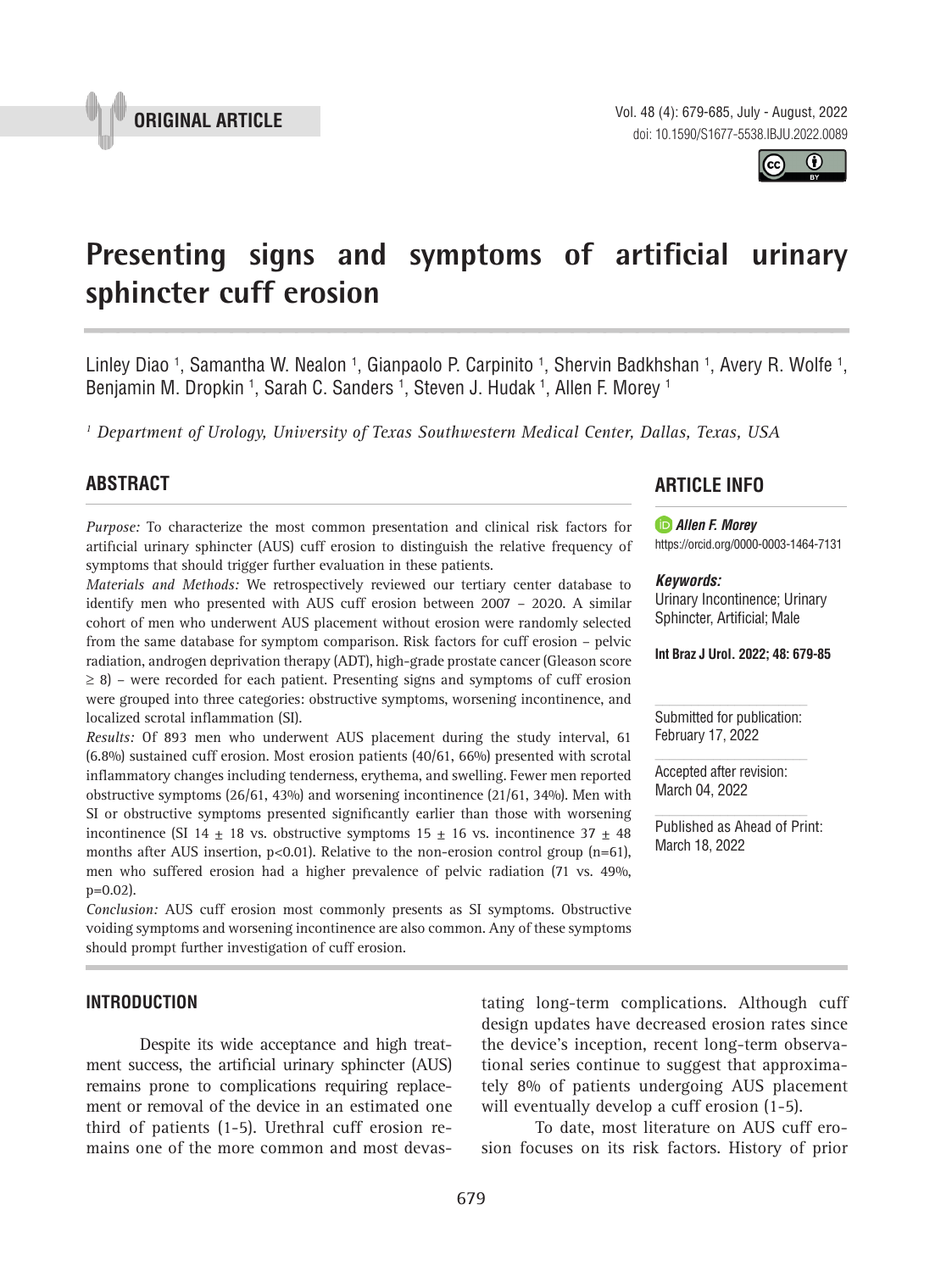pelvic radiation has been associated with both a shorter time to and higher likelihood of cuff erosion (5-12). Other implicated risk factors include hypertension (12), diabetes (13), cardiovascular disease (12, 13), low testosterone (14), urethral catheter (15), penile prosthesis placement (16), prior urethral surgery (9, 17, 18), and prior cuff erosion (7, 9, 10, 19, 20).

Despite abundant literature on medical conditions linked with AUS cuff erosion, less information exists addressing the specific presenting signs and symptoms of this troublesome condition. Signs and symptoms which have been attributed to cuff erosion include hematuria, dysuria, and recurrent SUI (21-23). We predicted that physical exam findings of scrotal inflammation predict AUS cuff erosion. Herein, we review the presenting signs and symptoms of AUS cuff erosion cases from our tertiary center in an effort to promote timely identification by clinicians, thereby facilitating intervention prior to the development of additional local or systemic complications.

## **MATERIALS AND METHODS**

We retrospectively reviewed our large tertiary center database, identifying men who presented with AUS cuff erosion between 2007 and 2020 (IRB: STU-2020-1187). The primary endpoint was to identify presenting signs and symptoms of cuff erosion. A secondary objective was to gauge clinical risk factors for cuff erosion – for this analysis, a comparison control group of the same size was randomly selected from our AUS database of men without AUS cuff erosion using a number generator tool.

Established risk factors for cuff erosion – pelvic radiation, androgen deprivation therapy (ADT), and high-grade prostate cancer (Gleason score  $\geq 8$ ) – were recorded for each patient. Presenting signs and symptoms of cuff erosion were identified by chart review of patient notes in the electronic medical record system. History and exam findings were grouped into three categories: obstructive symptoms, worsening incontinence, and localized scrotal inflammation (SI) around the AUS pump i.e. "pump-itis". We also evaluated signs and symptoms at follow up of our non- -eroded control cohort.

Demographic data were collected and compared between symptom groups. Multivariable lo-

gistic regression was employed to assess for any association between presenting symptoms and time to cuff erosion. All statistical analyses were performed in SPSS (Armonk, NY: IBM Corp.) with p<0.05 considered statistically significant.

## **RESULTS**

Among 893 men who underwent AUS placement during the period examined, 61 (6.8%) sustained cuff erosion. The average age at time of AUS removal was  $74.8 \pm 7.2$  years old. No patients in either group had tandem cuffs. Most erosion patients (40/61, 66%) presented with SI changes including tenderness, erythema, and swelling (Figure-1). Fewer men reported obstructive symptoms (26/61, 43%) and worsening incontinence (21/61, 34%). Three AUS cuff erosions presented with all three groups of symptoms - SI, obstructive symptoms, and worsening incontinence (3/61, 5%). Roughly one-third presented with two out

**Figure 1 - Photo representation of a patient with Scrotal Inflammation, i.e, "Pump-itis"**

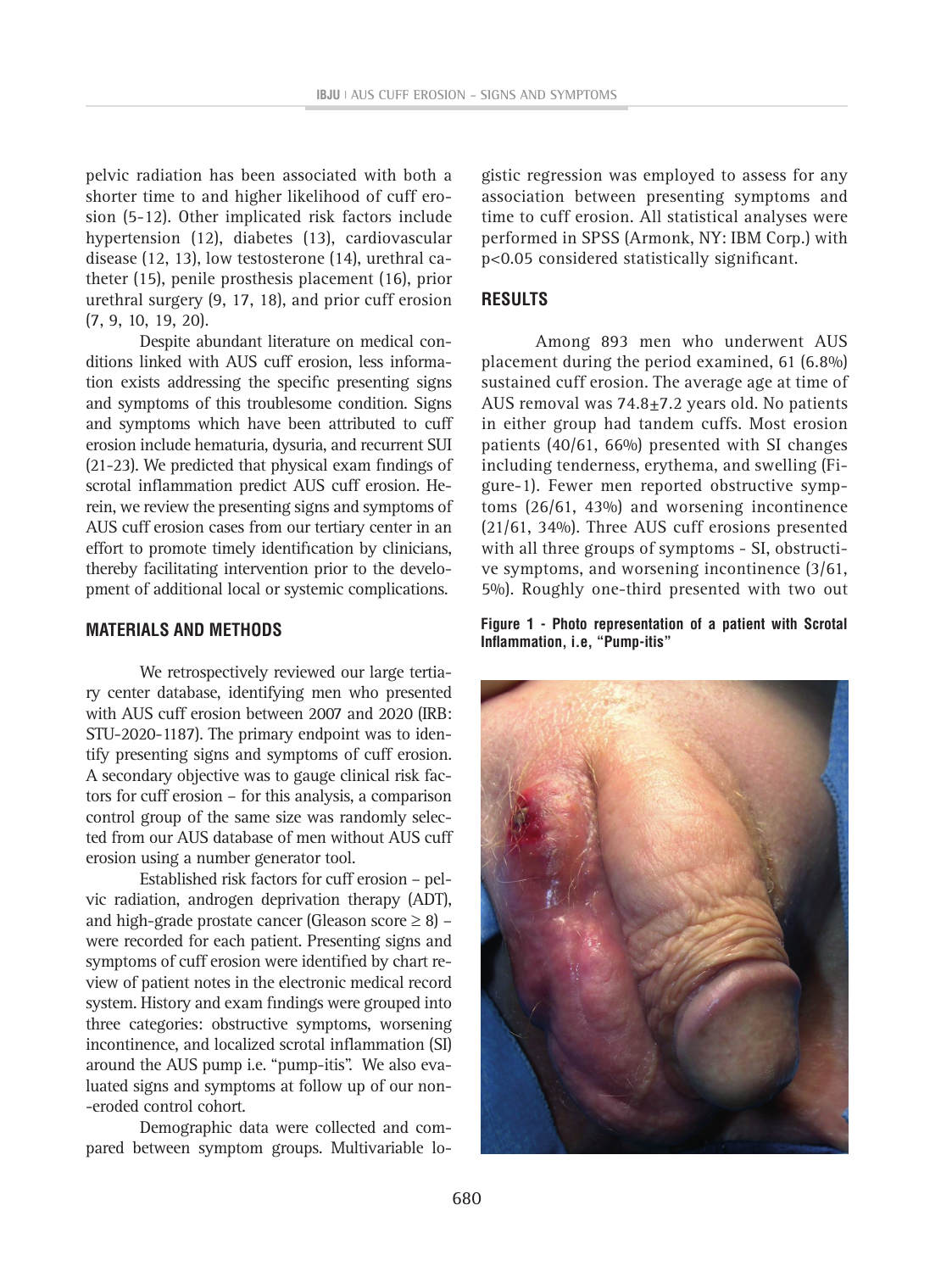of three symptom groups – SI and obstructive symptoms (12/61, 20%), compared to the less common combinations of SI and worsening incontinence (5/61, 8%) and obstructive symptoms and worsening incontinence (3/61, 5%, Figure-2). The average length of time from AUS placement to cuff erosion was 22.2 months ± 33.7. Men with SI or obstructive symptoms presented significantly earlier than those with worsening incontinence (SI 14  $\pm$  18 vs. obstructive symptoms  $15 \pm 16$  vs. incontinence  $37 \pm 48$ months after AUS insertion, p<0.01).

In the non-eroded control group, office notes from the most recent follow up visit (written by either the primary investigator or reconstruction fellows) indicated that the majority (55/61, 90.2%) presented without complaints, were pleased with their device, and satisfied with dryness, with either complete continence or with very mild incontinence requiring one safety pad per day. Of the 6 with

any complaint, 4/6 had worsening incontinence of more than two pads per day, one had urge urinary incontinence, and one had chronic penile pain unrelated to his AUS. All (61/61, 100%) presented with a normal exam, characterized by documentation of "no inflammation, swelling, redness, or tenderness" on examination, with normal pump positioning and no evidence of pressure-regulating balloon herniation.

Prevalence of comorbidities was evaluated in the erosion cohort - hypertension (53, 86.9%), diabetes mellitus (20, 32.8%), coronary artery disease (33, 54.1%), smokers (43, 70.5%), (Table-1). Of note, 43 men (70.5%) had a history of radiation for the treatment of prostate cancer. Other prior treatments included prostatectomy (47, 77%), prior AUS placement (31, 50.8%), urethroplasty (15, 24.6%), transurethral resection of prostate (5, 8.2%), prolonged catheterization with AUS in place (6, 9.8%). Of these 61 cases, nine had a prior AUS cuff erosion (15%). Cuffs were replaced transcorporally in 8/9 (89%) patients.

**Figure 2 - Presenting Signs and Symptoms of Artificial Urinary Sphincter Cuff Erosion**

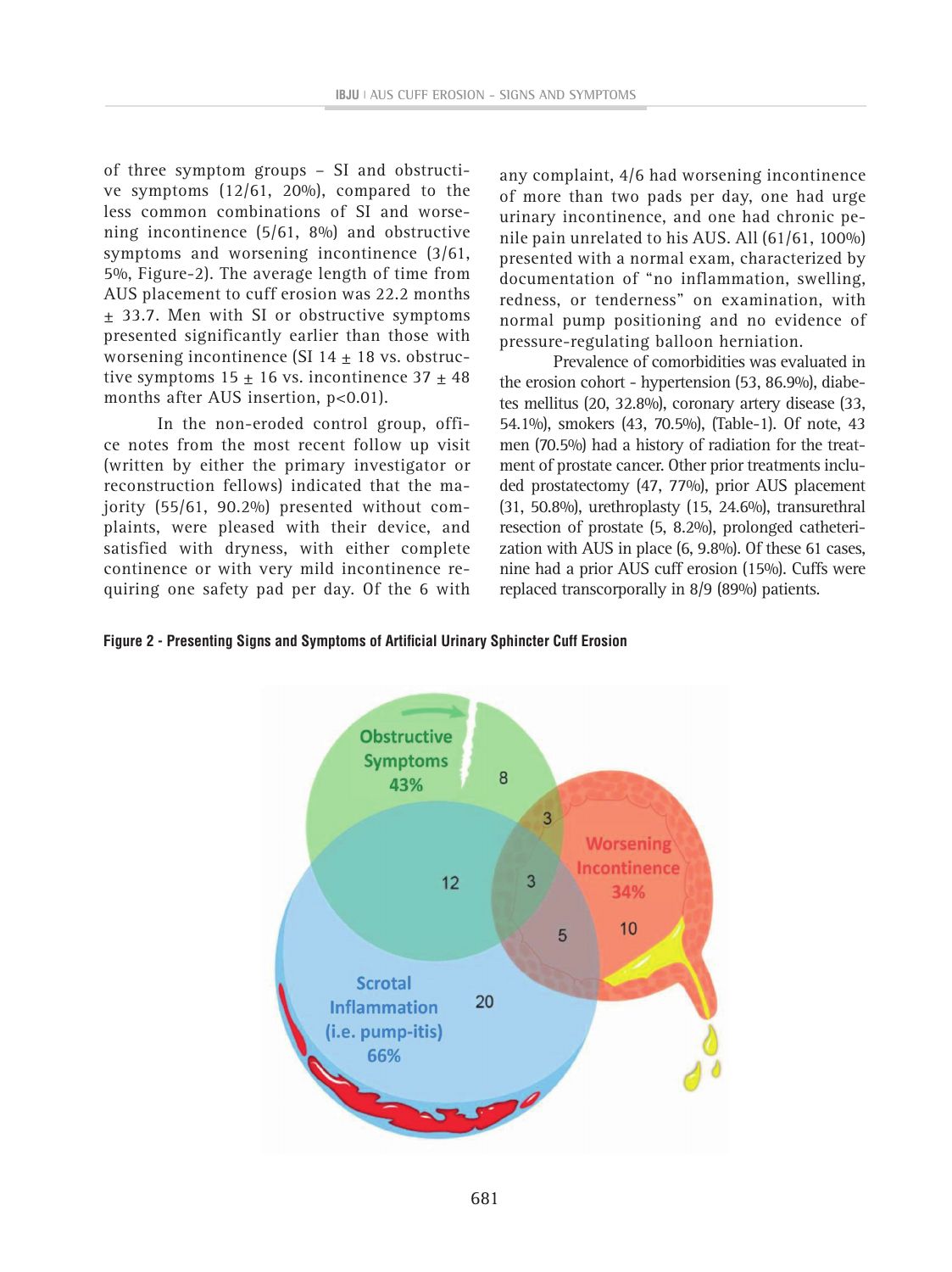|                             |                                             | Overall<br>$n=61$ | Scrotal<br>Inflammation<br>$n=40$ | Obstructive<br>Symptoms<br>$n=26$ | Worsening<br>Incontinence<br>$n = 21$ | P-value |
|-----------------------------|---------------------------------------------|-------------------|-----------------------------------|-----------------------------------|---------------------------------------|---------|
| <b>Patient Demographics</b> |                                             |                   |                                   |                                   |                                       |         |
|                             | Age at AUS Removal<br>mean, (st dev)        | 74.86<br>(7.21)   | 74.28<br>(7.35)                   | 75.69<br>(6.41)                   | 75.30<br>(6.96)                       | 0.702   |
|                             | <b>BMI at AUS Removal</b><br>mean, (st dev) | 28.58<br>(5.12)   | 28.85<br>(4.90)                   | 29.09<br>(5.31)                   | 27.29<br>(4.04)                       | 0.395   |
|                             | Months to Erosion<br>mean, (st dev)         | 22.19<br>(33.75)  | 14.19<br>(18.8)                   | 15.38<br>(16.61)                  | 37.38<br>(48.94)                      | 0.009   |
|                             | <b>HTN</b>                                  | 53 (86.9%)        | 36 (90.0%)                        | 22 (84.65%)                       | 16 (76.2%)                            | 0.355   |
|                             | <b>Diabetes</b>                             | 20 (32.8%)        | 15 (37.5%)                        | $9(34.6\%)$                       | $7(33.3\%)$                           | 0.558   |
|                             | CAD                                         | 30 (49.2%)        | 24 (60.0%)                        | 14 (53.8%)                        | $7(33.3\%)$                           | 0.061   |
|                             | Smoking                                     | 43 (70.5%)        | 28 (70.0%)                        | 16 (61.5%)                        | 16 (90.4%)                            | 0.548   |
| <b>Treatment History</b>    |                                             |                   |                                   |                                   |                                       |         |
|                             | Radiation                                   | 43 (70.5%)        | 30 (75.0%)                        | 19 (73.1%)                        | 10 (47.6%)                            | 0.088   |
|                             | Prostatectomy                               | 49 (80.3%)        | 33 (82.5%)                        | 19 (73.1%)                        | 16 (76.2%)                            | 0.504   |
|                             | <b>TURP</b>                                 | $4(6.5\%)$        | $2(5.0\%)$                        | $1(3.8\%)$                        | $2(9.5\%)$                            | 0.681   |
|                             | Prior Urethroplasty                         | 12 (19.6%)        | $8(20.0\%)$                       | $4(15.4\%)$                       | $4(19.1\%)$                           | 0.891   |
|                             | <b>Prior AUS Placement</b>                  | 28 (45.9%)        | 18 (45.0%)                        | 10 (38.5%)                        | 12 (57.1%)                            | 0.436   |

#### **Table 1 - Patient demographics and treatment history.**

**AUS** = artificial urinary sphincter; **St dev** = standard deviation; **BMI** = body mass index; **HTN** = hypertension; **CAD** = coronary artery disease; **TURP** = transurethral resection of prostate

Relative to the non-erosion control group (n=61), men who eroded had higher rates of pelvic radiation (71 vs. 49%, p=0.02, see Table-2). They also had higher rates of hypertension (87 vs. 64%, p=0.003), coronary artery disease (54 vs. 12 %, p<0.00001), and smoking history (71 vs. 51%, p=0.03). Rates of treatment with ADT (41 vs. 38 %, p=0.77), high-grade prostate cancer (39 vs. 39 %, p=0.98), and comorbid diabetes (33 vs. 20%, p=0.09) were similar. There were no statistically significant relationships found between patient demographics, comorbidities, or treatment history and presenting symptoms of AUS cuff erosion (Table-1).

#### **DISCUSSION**

This series highlights the typical clinical presentation of AUS cuff erosion – a devastating scenario for both incontinence patients and their urologists. Men with severe AUS cuff erosion are prone to develop secondary complications including urethral stricture, diverticulum, and fistula (26). These complications often necessitate additional surgeries which can further disrupt any chance for acceptable continence. We believe that earlier recognition facilitates expedient treatment, thereby reducing risk of attendant complications and hastening recovery.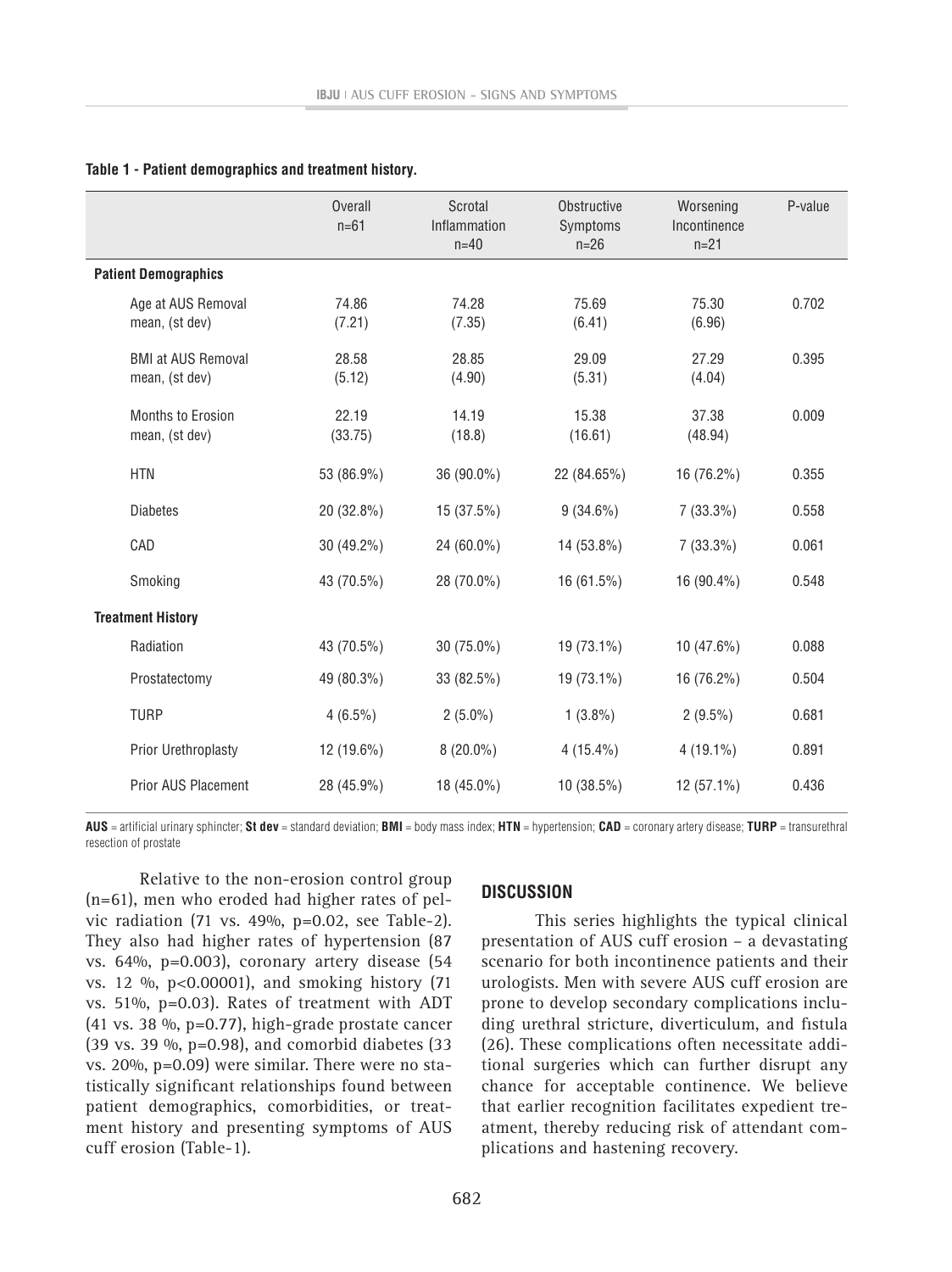|                              | Erosion<br>$(n=61)$    | Non-Erosion<br>$(n=61)$ | P-Value |
|------------------------------|------------------------|-------------------------|---------|
| <b>Pelvic Radiation</b>      | 43 (71%)               | 30(49%)                 | 0.02    |
| Hypertension                 | 53 (87%)               | 39 (64%)                | 0.00    |
| Coronary artery disease      | 33 (54%)               | 7(12%)                  | 0.00    |
| Smoking                      | 43 (71%)               | $31(51\%)$              | 0.03    |
| Androgen deprivation therapy | $17(41\%)$<br>$n = 42$ | 23 (38%)                | 0.70    |
| High grade prostate cancer   | 9(39%)<br>$n = 23$     | 24 (39%)                | 0.98    |
| <b>Diabetes</b>              | 20 (33%)               | 12 (20%)                | 0.09    |

**Table 2 - Demographic and Treatment History – Erosion vs Non-Erosion Cohort.**

#### **Presenting signs and symptoms of erosion**

Anecdotal reports suggest that late obstructive symptoms and worsening incontinence are potential signs of cuff erosion that should prompt cystoscopy (21, 23). The present large case series underscores these concepts but advances the importance of SI symptoms ("pump- -itis" - scrotal tenderness, erythema, and swelling around the pump) as the most common early manifestations of AUS cuff erosion. We hypothesize the SI develops due to ongoing urinary seepage from the urethra, passing along the AUS tubing to the pump, where it becomes secondarily inflamed and in many cases, overtly infected.

Notably, more than half of men with erosion who expressed a complaint of obstructive symptoms also complained of SI and vice-versa (Figure-2). Although each of these individual symptoms should prompt suspicion for cuff erosion, their combination especially suggests a high reliability for this serious complication.

### **Time to erosion**

Men with recurrent SUI were diagnosed with AUS cuff erosion significantly later than men without this symptom. Prior studies report a wide range of time to erosion from 1.9 months to 3 years (2, 4, 8). From our data, it is not possible to determine the underlying reason for later erosion identification in these men. We hypothesize

that progressive cuff erosion leads to worsening SUI that only becomes apparent to the patient and/or provider when a certain threshold of bother is reached. In these cases, it is alternatively possible that cuff erosion was present asymptomatically for an extended time while another time-dependent process, such as urethral atrophy or mechanical failure, independently led to incontinence and delayed evaluation (1, 2, 7, 24).

#### **Erosion post-radiation and additional risk factors**

Our finding of increased risk of cuff erosion in patients with history of pelvic radiation is consistent with prior studies (5-12). Supporting the concept that microvascular and histologic tissue changes after radiation negatively impact tissue integrity (25). We did not identify differences in cuff erosion rates for those with prior transurethral resection of prostate, urethroplasty, or other medical comorbidities (Table-1). Power remains an issue in confirming any of the above relationships, as only a small fraction of AUS patients had undergone any of the above interventions. For men in the erosion cohort, average testosterone level at time of erosion was 222.0 ng/dL±177 ng/dL (IQR 237.5). As previously described, low testosterone is a known risk factor for AUS cuff erosion (14). We did not have testosterone levels for the non-erosion cohort as these are not routinely drawn.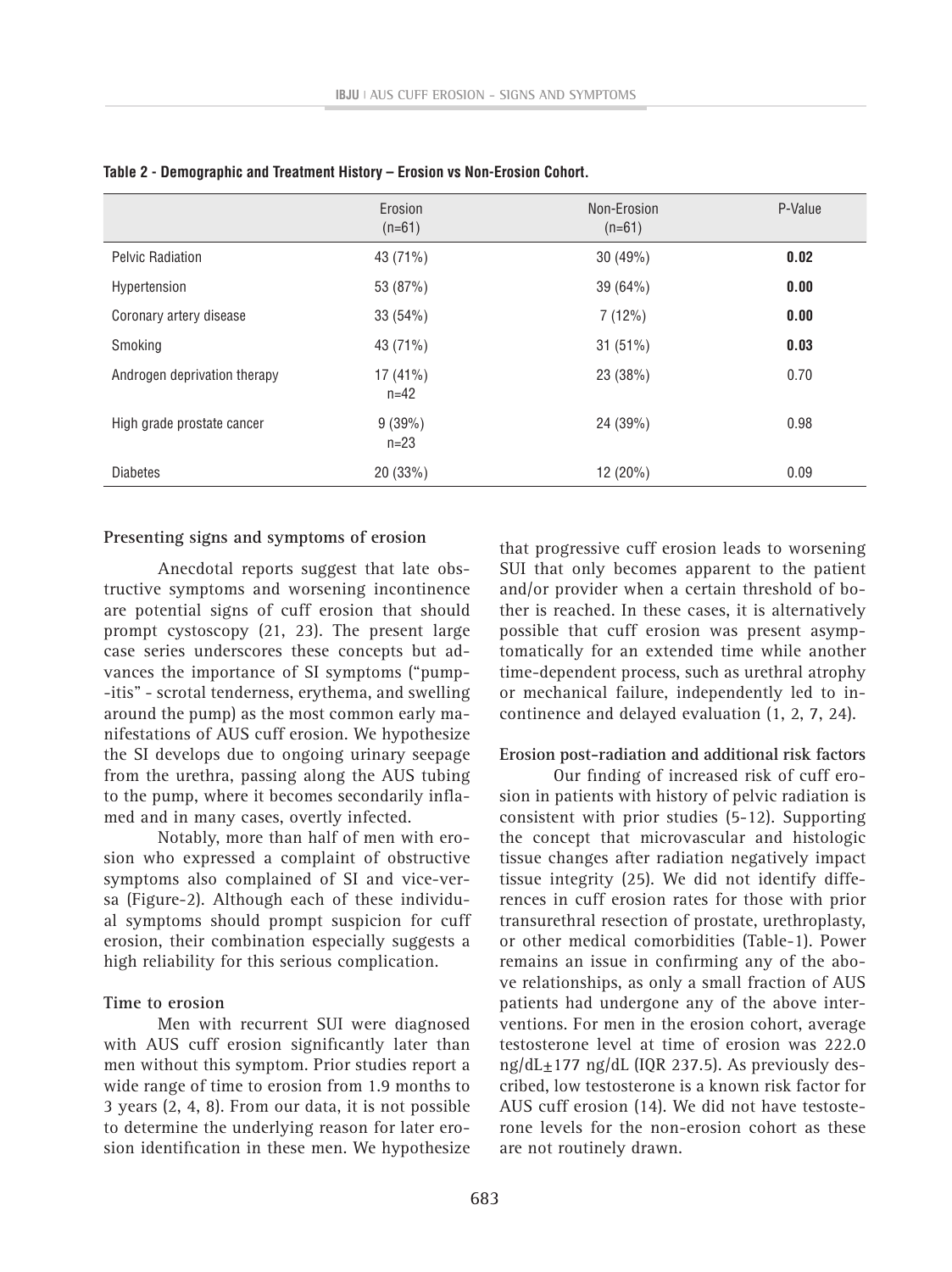## **Limitations**

We recognize several limitations of our study. Although the retrospective design limits the inference of causal relationships, as a descriptive study, this design was suitable for our primary aims. We suspect that some patients were lost to follow up or followed up with their local urologists as we operate at a large tertiary referral center, thus introducing an attrition bias. We believe that patients with complications are more likely to follow up, leading to selection bias. As a single center study, results may have been impacted by surgeon technique and patient population factors, though these are unlikely to have affected our primary endpoint. There is an intrinsic difficulty in identifying patients with cuff erosion given a lack of established guidance in the literature about presenting symptoms of erosion, but the work-up is almost always symptom-driven.

We did not perform routine cystourethroscopy on the control cohort to rule out subclinical erosion, so it is unclear whether any small cuff erosions remain asymptomatic in our patient population or if any may have been asymptomatic with significant lead time prior to identification. Urinalyses as well as urine and device cultures were not consistently performed on this patient group, so these findings were not included in our study. Only 5 of the erosion patients complained of gross hematuria at presentation, so this symptom was not included as a presentation group. There are several areas for future study direction on this topic. It would be interesting to determine whether the severity of clinical presenting signs and symptoms of erosion correlate with larger degree of urethral cuff erosion and also whether the size of erosion affects final outcomes for patients as it relates to long term urethral patency, complications, repeat infections, and ability to have another AUS inserted at a later date.

## **CONCLUSION**

AUS cuff erosion most commonly presents with scrotal inflammatory symptoms. Obstructive voiding symptoms and worsening incontinence are also common. Patients with prior pelvic radiation are at a higher risk of AUS cuff erosion.

Heightened awareness of these common clinical presentations may aid in prompt identification and subsequent timely treatment of cuff erosions.

### **DISCLOSURES**

Dr. Allen Morey receives honoraria for being a guest lecturer/meeting participant for Boston Scientific and Coloplast Corp. Dr. Steven Hudak receives honoraria for being a guest lecturer/consultant for Boston Scientific Corp. No other authors have disclosures to present.

## **CONFLICT OF INTEREST**

None declared.

#### **REFERENCES**

- 1. Van der Aa F, Drake MJ, Kasyan GR, Petrolekas A, Cornu JN; Young Academic Urologists Functional Urology Group. The artificial urinary sphincter after a quarter of a century: a critical systematic review of its use in male non-neurogenic incontinence. Eur Urol. 2013;63:681-9.
- 2. Linder BJ, Rivera ME, Ziegelmann MJ, Elliott DS. Long-term Outcomes Following Artificial Urinary Sphincter Placement: An Analysis of 1082 Cases at Mayo Clinic. Urology. 2015;86:602-7.
- 3. Kim SP, Sarmast Z, Daignault S, Faerber GJ, McGuire EJ, Latini JM. Long-term durability and functional outcomes among patients with artificial urinary sphincters: a 10-year retrospective review from the University of Michigan. J Urol. 2008;179:1912-6.
- 4. Singla N, Singla AK. Review of single-surgeon 10-year experience with artificial urinary sphincter with report of sterile cuff erosion managed nonsurgically. Urology. 2015;85:252-6.
- 5. Radomski SB, Ruzhynsky V, Wallis CJD, Herschorn S. Complications and Interventions in Patients with an Artificial Urinary Sphincter: Long-Term Results. J Urol. 2018;200:1093-8.
- 6. Rivera ME, Linder BJ, Ziegelmann MJ, Viers BR, Rangel LJ, Elliott DS. The Impact of Prior Radiation Therapy on Artificial Urinary Sphincter Device Survival. J Urol. 2016;195(4 Pt 1):1033-7.
- 7. Fuller TW, Ballon-Landa E, Gallo K, Smith TG 3rd, Ajay D, Westney OL, et al. Outcomes and Risk Factors of Revision and Replacement Artificial Urinary Sphincter Implantation in Radiated and Nonradiated Cases. J Urol. 2020;204:110-4.